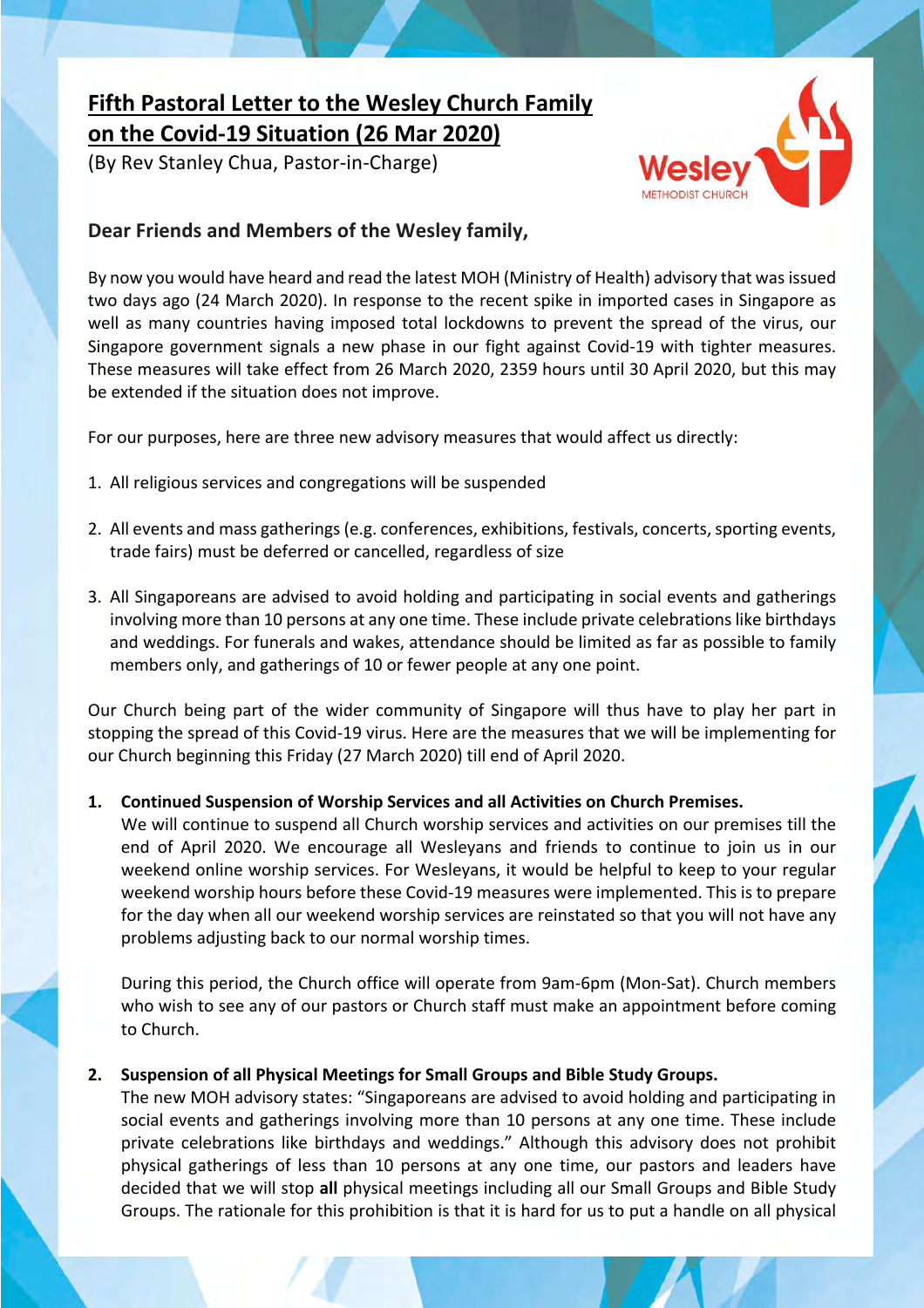meetings especially Small Groups and Bible Study Groups that are meeting outside the Church. Furthermore, the new advisory reflects the government's intent to impose penalties on those who flout them. By implication, if our Church allows such physical meetings, we could be in breach of the advisory. We encourage all to continue meeting regularly using video conferencing in the spirit of our Methodist tradition to "watch over one another in love."

#### **3. Pastoral Matters**

#### a. Purposeful Online Worship

From the early Church's experience, we know that the weekly gathering occupies a special place in our Christian life. A Church does not exist except when it is gathered. This is evident by the underlying Greek word for Church, "Ekklēsia," meaning "Assembly." The Word of God affirms to us that all Christians are required to assemble weekly for the purpose of worshipping God and the encouragement of one another (Hebrews 10:24-25). However, with the Covid-19 crisis, the physical assembly of God's people is no longer possible due to the government's most recent advisory to suspend all worship services till the end of April. We thank God that modern technology still allows us to assemble as an online community to worship Him. However, the use of modern technology is both a boon and bane.

Here's why. Rev Dr Samuel Law, Associate Professor of Intercultural Studies at Singapore Bible College, wrote an excellent article on *Livestreaming as Worship Requires Intentionality* where he has this to say:

*One of the dangers of the prolonged use of livestreamed services is that our relationship with God can become casual [and irreverent]. Worship is no longer transcendent, but a side dish to Sunday morning breakfast.*

In order not to let this happen, our online act of worship must be intentional. As a guide, I have attached the article with this pastoral letter.

#### b. Pastoral Support, Prayers and Counselling.

During this period, we wish to assure all Wesleyans that our Pastors and Pastoral Team Members (PTMs) are always ready to continue providing pastoral support, prayers and counselling to all who are in need. Please do not hesitate to call our Church Office at 63361433 if you need to contact any of our Pastors or PTMs for assistance. The contacts of our Pastors are also listed in the digital version of our Wesley Weekly.

#### c. Continuation of Daily Devotions and Prayers on Wesley Telegram Channel.

As it is no longer possible for us to meet physically to worship and encourage one another spiritually, our Pastors, PTMs and leaders have decided that we will continue to extend our Lent Devotions and Prayers using our Bible Reading Drive (BRD) beyond the Lent Period through Wesley's Telegram Channel. The purpose is to ensure that all Wesleyans will continue to be nourished spiritually.

#### d. Pulpit Ministry for This Season

Here's a statement from the "Theological and Liturgical Principles to Guide Lutheran Church in Singapore (LCS) Congregations During COVID-19 Pandemic":

*During a pandemic, the work of the government is to keep people physically alive, and the church's role is primarily to keep people spiritually alive.*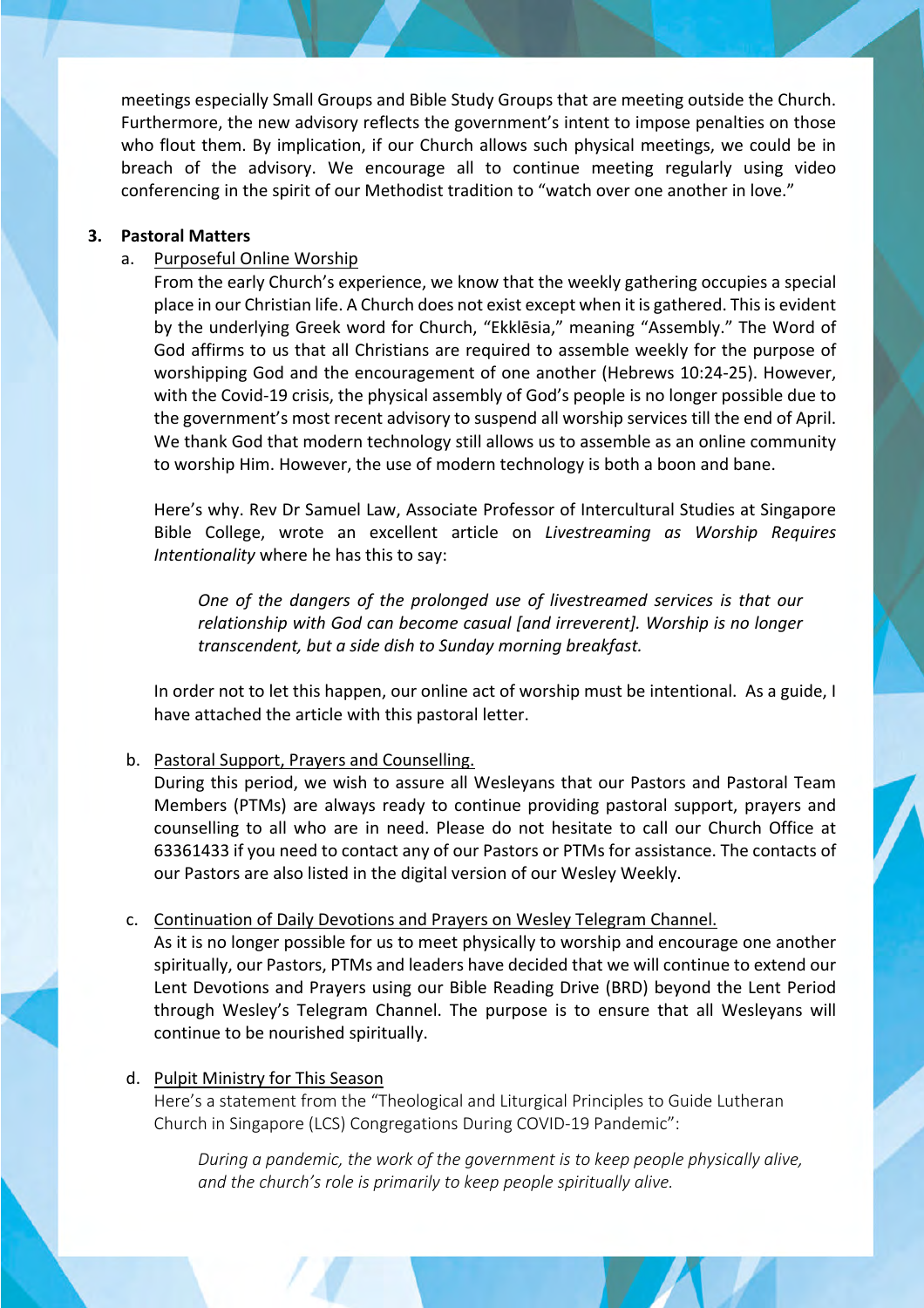I cannot agree more. From the onset of DORSCON Orange alert being raised by our Singapore Government, I have been painfully aware and burdened that I need to keep our congregation together. But, more importantly, I need to keep all of you spiritually alive. Besides continuing our Daily Devotions and Prayers on Wesley's Telegram Channel, you would have noticed by now that I have been anchoring all our preaching sessions thus far. I hope that none of you will perceive that I am doing this because I am trying to hog the limelight or just because I am PIC. God forbid! I recognise that all our pastors are gifted in different ways. For me, my gifting is in preaching; thus, I believe God may have raised me for such a time as this. Therefore, for most of this Covid-19 period, I will be anchoring the pulpit ministry. This, however, is only for a season. Once we return to our normal worship services and practices, the rest of our pastors will be scheduled to preach again.

As I end this pastoral letter, I wish to remind all of us that amid these trying times, God is still with us and His mercies are new every morning (Lamentations 3:22-23). Even as we experience His mercies and love every morning, may I encourage all of us to respond in creative ways and opportunities, as led by God's Spirit, to share His mercies and love with others in practical ways as we continue to "Impact our World" for Christ.

Finally, let me thank all of you again for your continued support, love and encouragement to all of us here in the Wesley Staff and Leadership Team. Thanks especially to those of you who have taken the effort to write, email and text us with encouraging messages and bless us with little gifts of fruits, vitamins and other health products to encourage us on. As I remember all the love that you have showered on us, I want to encourage you too with these words of the Apostle Paul and with this, I end my letter.

## **I thank my God every time I remember you. In all my prayers for all of you, I always pray with joy because of your partnership in the gospel from the first day until now, being confident of this, that he who began a good work in you will carry it on to completion until the day of Christ Jesus**. Philippians 1:3-6 (NIV)

To God be the glory! Amen!

Yours-in-Christ,

Pastor Stanley Chua

### **Contact / For Enquiries**

Please contact our Director of Administration, Felix Yeo, at: Phone (office hours): 6336 1433 Email: mailbag@wesleymc.org Address: 5 Fort Canning Road, Singapore 179493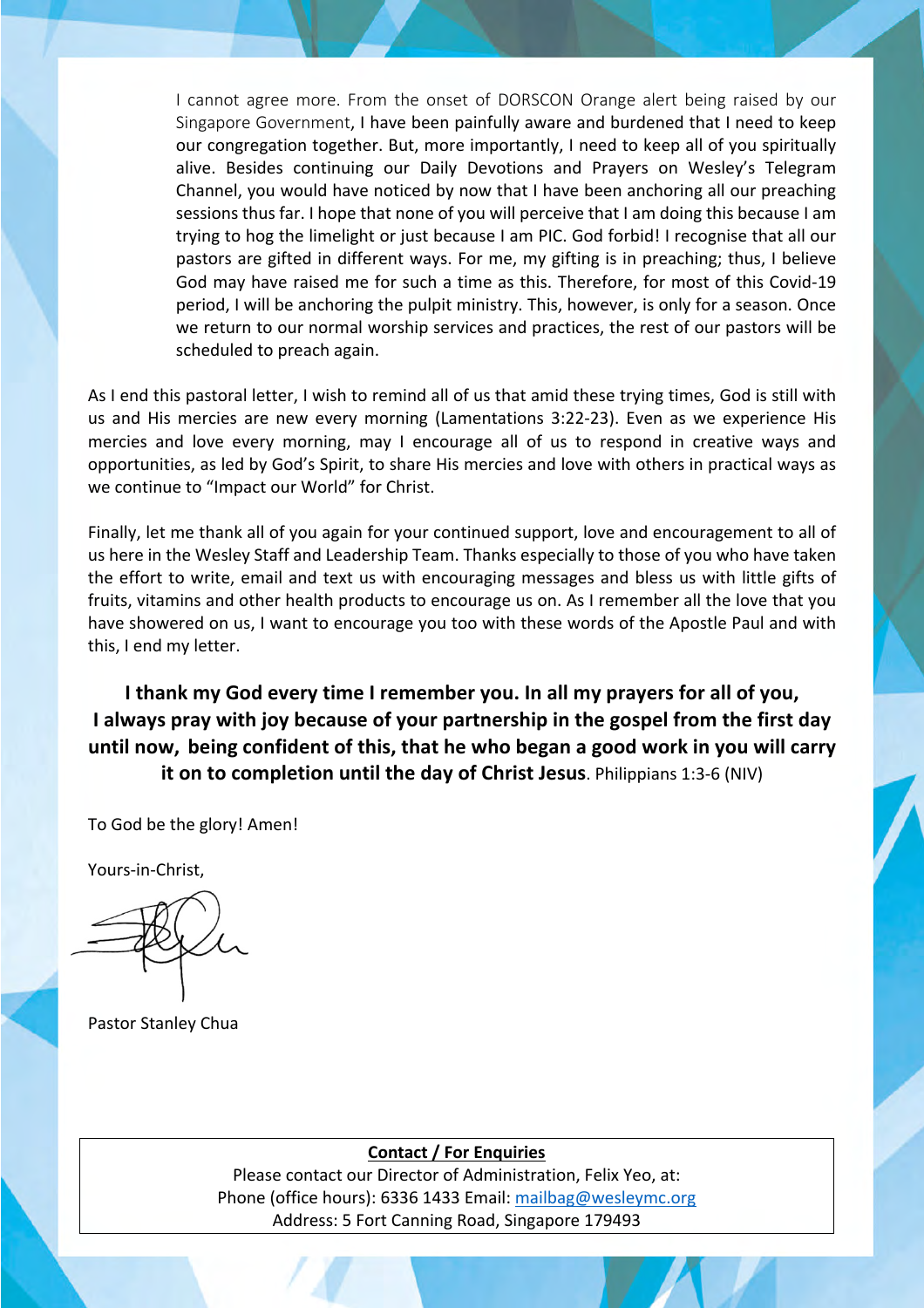## **Livestreaming As Worship Requires Intentionality**

Samuel Law, Associate Professor of Intercultural Studies

Is watching livestreamed Sunday services in response to COVID-19 considered worship? If the foremost authority on worship Robert E Webber is correct, not necessarily. If livestreaming is to replace the Sunday service, it must be an intentional act of worship.

Webber defines four acts to worship. $1$  We must: 1) enter into God's Presence; 2) hear God speak; 3) respond with thanksgiving; and 4) be dismissed to love and serve. Most people who make effort in preparing to come to church and attend a worship service generally – though not always – make effort to go through each of these stages.

So why isn't listening to a livestream Sunday service considered worship?

Many people watching a Sunday service livestream may not have taken the first step to enter into God's presence. From anecdotal evidence, some wake up a few minutes beforehand on Sunday morning in their pajamas and turn on their computer. Then as they are watching the live feed, they are preparing and eating their breakfast. The danger of the prolonged use of livestreamed services is that our relationship with God becomes casual. Worship is no longer transcendent, but a side dish to Sunday morning breakfast.

If the livestreamed Sunday service is to remain an act of worship, then we must intentionally make effort to enter into God's presence, give our full attention to God speak, then respond with thanksgiving and commit to loving and serving the world. Worship is a ritual process in which we must step out of the routine and enter into a liminal period where we are pliable and receptive to the work of the Holy Spirit. Only when we enter the liminal state can we there be transformation (see W. Jay Moon, *Intercultural Discipleship: Learning from Global Approaches to Spiritual Formation,* 2017).

So how do we do this? Singapore doesn't have many disruptions to the schedule, but living in the US, there are times where we need to cancel service in the winter when there are heavy snows. In such situations, my family will either listen or watch a pre-recorded sermon or watch a livestream worship service. With our four children, we made effort to make that Sunday morning not just a mundane "snow day," but something "extra-ordinary."

On those Sundays, I'd wake up early to make pancakes, a treat usually reserved for holidays or birthdays. The smell of the griddle, bacon, and hot chocolate fill the house and serve

<sup>1</sup> See Robert E. Webber, *Blended Worship: Achieving Substance and Relevance in Worship, 1996).*